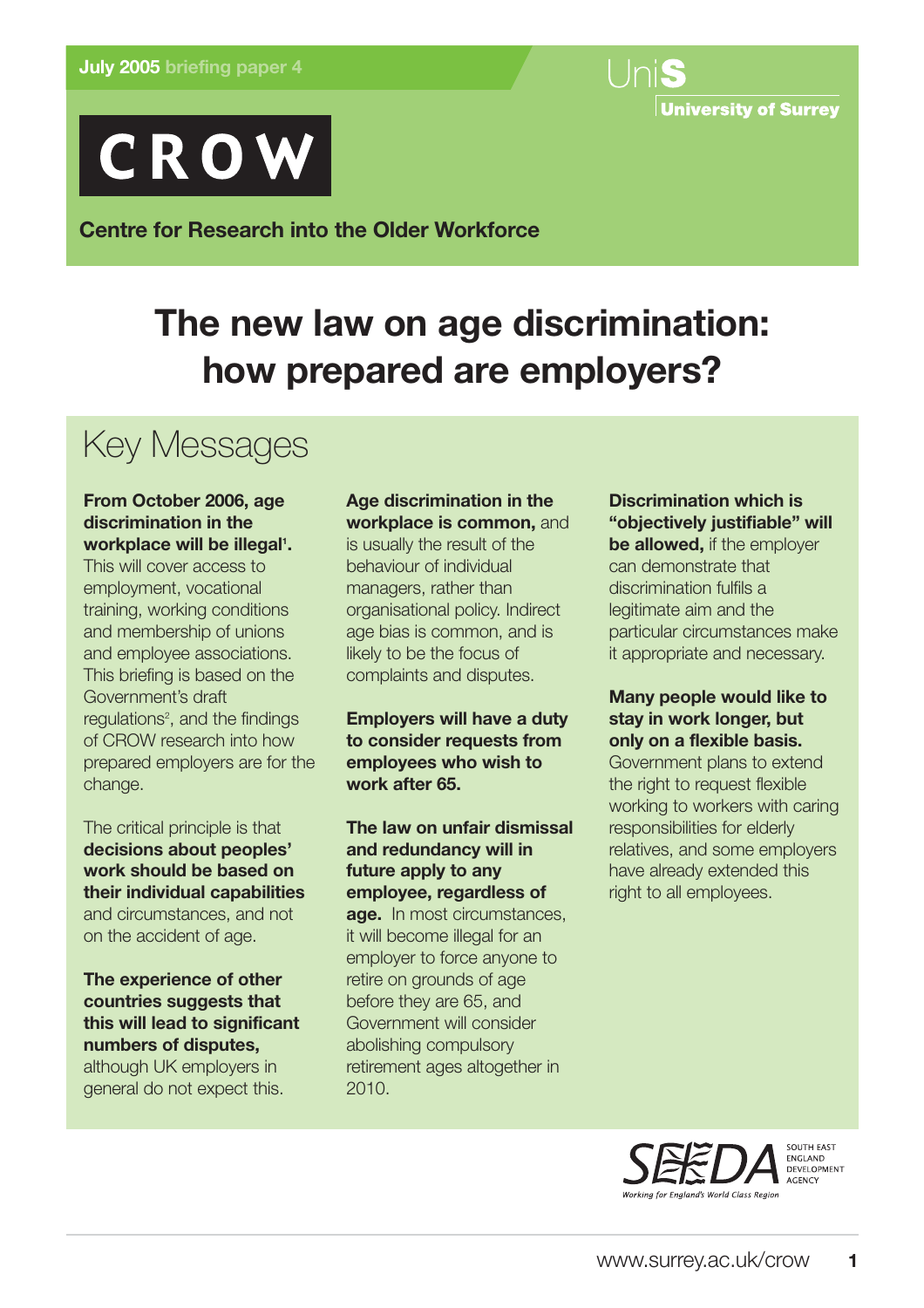#### **Implementing the legislation**

Age is one of the last major forms of discrimination at work to be tackled in law, and its impact on employers is the most difficult to predict. Unlike gender, race or disability, ageing affects everyone, but it does so at differing speeds and with differing effects. The principle behind the new law is that individuals should be treated on the basis of their individual ability to carry out the job, and their individual circumstances, not on arbitrary assumptions based on their age.

The Government has published draft regulations (**www.dti.gov.uk**), following a national consultation and a programme of research, including research commissioned from CROW (McNair & Flynn 2004).

There is little evidence that age affects most peoples' capacity to carry out most jobs in the modern UK economy before they are in their mid 60s. Improvements in technology mean that fewer jobs now require great physical strength although, in recent years, levels of workplace stress have become a major reason for early exit from work.

In general the abolition of age discrimination is likely to be good for both employers and employees, because it will force employers to look at individual capabilities and motivations, rather than simple dates of birth, when making decisions about promotions, training and organisation. Older workers are all different: some people want new challenges in their 50s and 60s, while others want gradual withdrawal from the workplace, and some want to continue to accumulate enough money for a comfortable retirement.

What is clear is that the way in which people are managed can have a profound effect on the contribution which they make. Investment in training, for example, increases the likelihood of people staying longer, and employers who make it easy for people to work on a flexible basis so that they can manage caring responsibilities (for elderly relatives and for

grandchildren) or begin to build their portfolio of interests and social networks for life after retirement, gain added loyalty and motivation.

Unlike other forms of discrimination, the age discrimination law will allow discrimination which can be "objectively justified by labour market aims". However, unfair age discrimination is widespread in society and in the workplace, and often hidden behind other factors like length of service. Some kinds of different treatment are generally viewed as beneficial: few would want to stop employers holding parties to celebrate long service, or to reward loyalty with some form of payment. Some rest on traditional patterns of career which may no longer be justifiable: like the assumption that entry levels jobs must go to young people, when there are growing numbers of people returning to work, changing jobs in mid life, or "downscaling" their work as they approach retirement.

To qualify as "objectively justified" discrimination must "fulfil a legitimate aim" and be "appropriate and necessary" in the particular circumstances. It will be legal where there is a genuine occupational

requirement (e.g. casting an actor for an age specific role). Employers will also be allowed to take measures to prevent or compensate for disadvantages suffered by particular age groups (so called "positive action"), but will need to be prepared to justify them.

The remainder of this briefing paper is based on research carried out by the Centre for Research into the Older Workforce at the University of Surrey (CROW) for the Department for Trade and Industry (DTI) which is responsible for drafting the new law. The Department wanted to know how prepared British employers are for the age discrimination law, and asked CROW to carry out a series of case studies of a variety of employers, to identify practices which might cause problems when the law is introduced, and issues which might be clarified in the legislation. CROW carried out in depth interviews with HR directors, union representatives and line managers in fourteen workplaces in the private, public and voluntary sectors. This briefing discusses our main findings, and what they say about British employers' preparedness for the legislation.



#### **Experience of discrimination by type**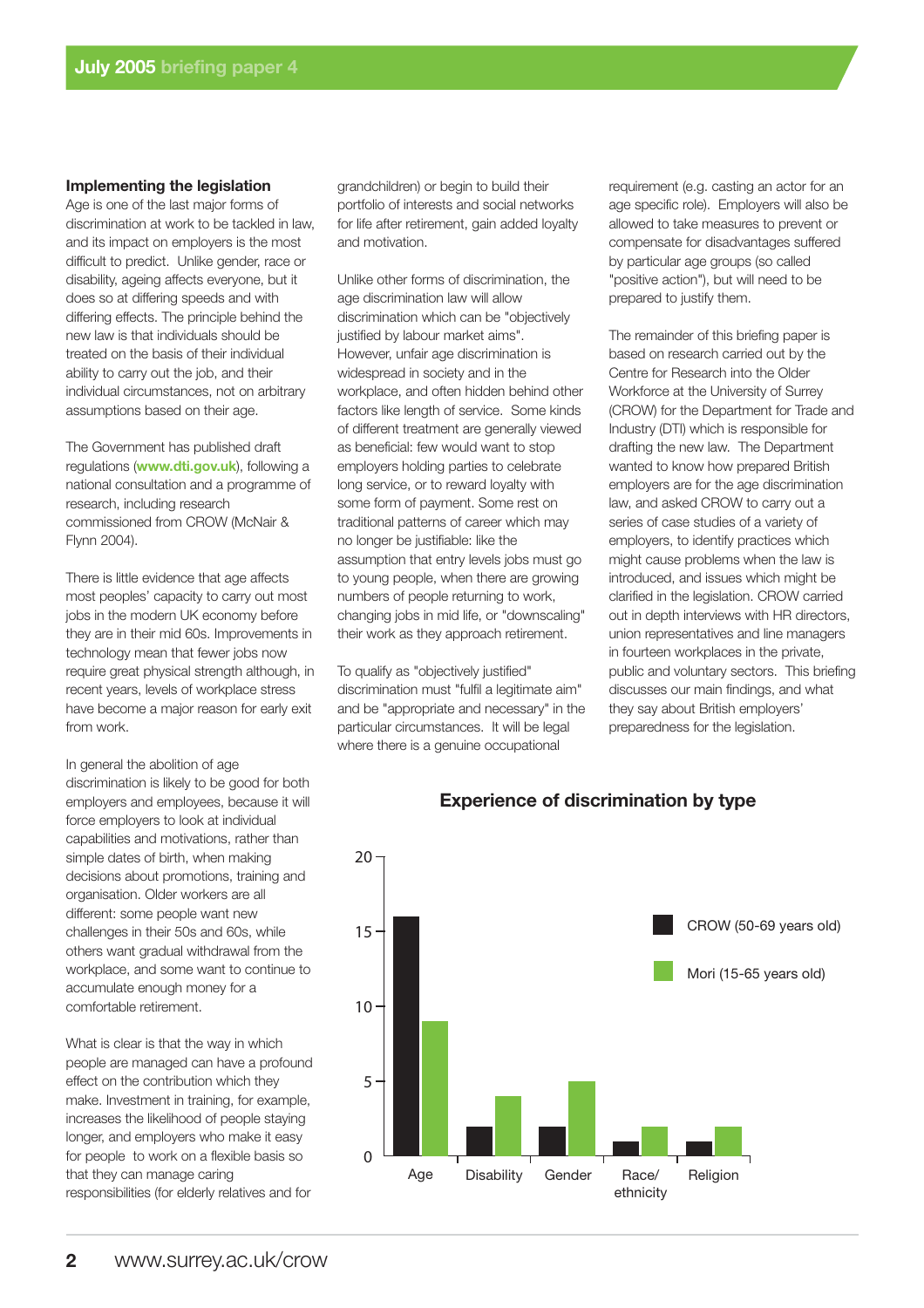#### **How common is age discrimination at work?**

Age discrimination is a significant problem. Substantial numbers of individuals claim to have experienced age discrimination at work, but employers are rarely aware of it, and because it is not yet illegal, it is difficult to measure how common it is in the workplace. Furthermore, in the absence of a legal structure, there is no generally accepted definition of what constitutes unfair age discrimination.

Age discrimination can affect people at any age, and can happen in many ways, but it probably most often affects older people, and those applying for jobs. This can be seen in the contrast between two surveys. When MORI surveyed people of all ages in 2002, 8% reported having experienced age discrimination related to work. However, when CROW surveyed people between 50 and 70, 14% reported that they had experienced age discrimination at work, and 18% who had experienced it when applying for jobs. Other studies, by Age Concern ( 2001) and Maturity Works ( 2003) have reported even higher figures, suggesting that around a third of workers over 50 have experienced age discrimination.

While these studies disagree on its extent, they all agree that age discrimination is common in relation to people over 50. However, it is less reported, for a number of reasons. One is that people view it as natural or inevitable (as they once did sexism or racism), that challenging it (especially in the absence of any legal framework) only exposes the individual to further discrimination, and because it is masked by other forms of discrimination (so, for example, disputes are presented as issues of gender, where there is legal protection, when the real issue is age). The creation of a legal framework for challenging discrimination is likely to unleash a number of hidden cases into the legal system.

The experience of other countries is that, while age discrimination is not the most frequent complaint to come before

employment courts, a sizable proportion of discrimination cases include an age related complaint. In Ireland, which has an omnibus anti-discrimination law covering nine forms of discrimination, the number of age discrimination cases have steadily risen since 1999 when the legislation was introduced.(Equality Tribunal Ireland 2005) Discrimination cases in 2004: Ireland

In the United States, 16% of discrimination cases taken by the Equal

Opportunities in Employment Commission (EEOC) feature an age related complaint.(EEOC 2005) This is a high figure, since US federal law provides only limited protection: it covers only workers over 40, it requires claimants to go through a conciliation process before their cases are taken to court (unlike other antidiscrimination law) (Meenan 2000), and that until a recent Supreme Court ruling, it was uncertain whether indirect forms of age discrimination were covered by the law.

## **Discrimination cases in 2004: Ireland**



### **Discrimination cases in 2004: United States**



*Source: Ireland (Equality Tribunals); US (EEOC)3 .*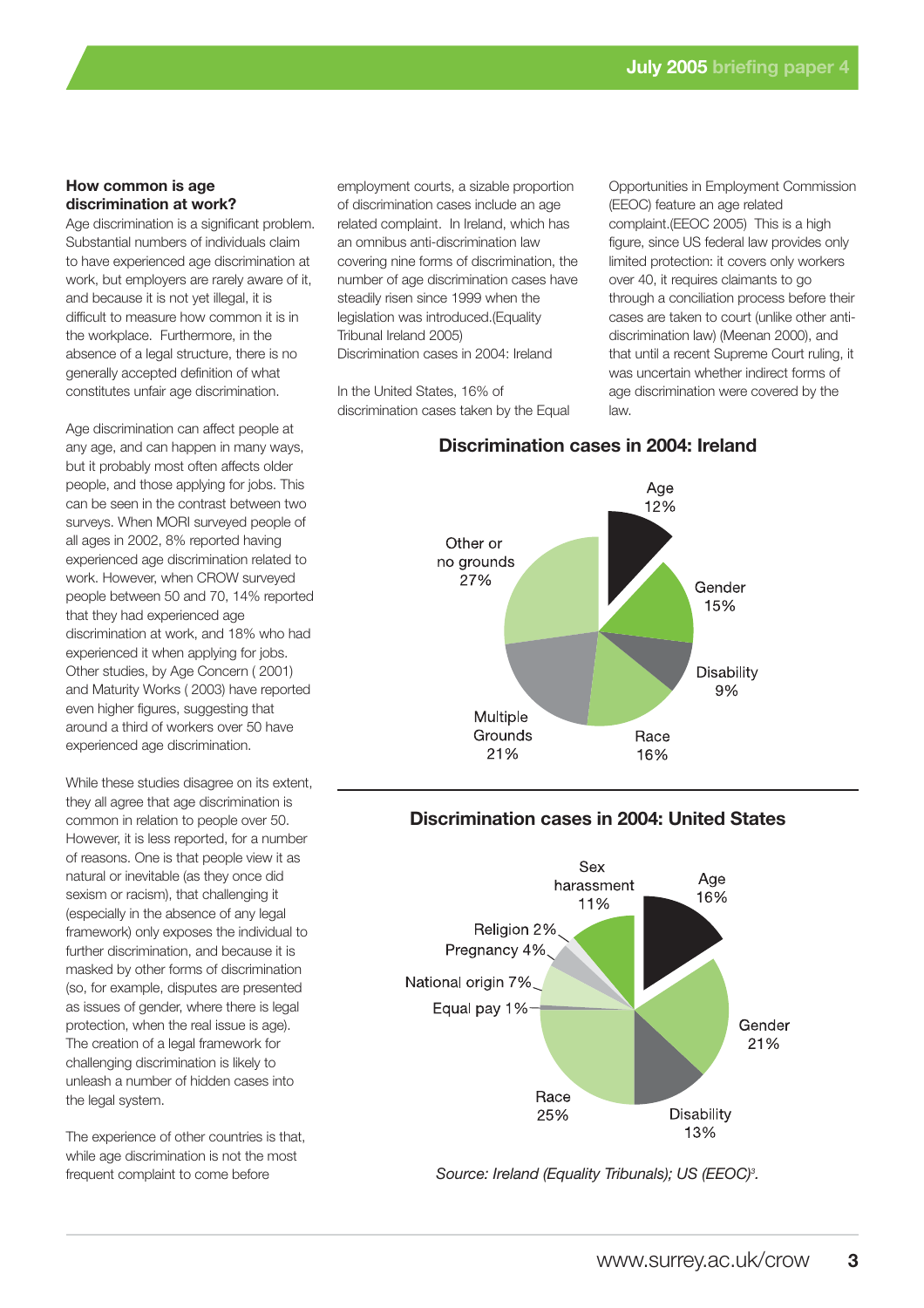#### **How concerned are British employers?**

Most human resource managers whom CROW surveyed were aware that the law is to change, but most were waiting to see the draft regulations before making any preparations. They described age discrimination as a "medium ranking priority"4 , and few could identify policies which they thought would need changing to comply with the new law. Few expected a significant financial impact on their organisations.

However, this does not mean that employers are ignoring age issues in the workplace. Many firms were reviewing the age dimension of their employment policies for mainstream business reasons, against a background of considerable change and reorganisation. Most often, employers were removing age barriers to work in order to address skills shortages, recognising that older workers are an underused resource, when there is a shortage of skilled people available. Initiatives included:

• removing explicit age bars,

- introducing flexible working choices for older workers,
- providing financial incentives
- offering more stimulating or higher quality work opportunities
- offering more opportunities for training and development.

Employers who were doing this generally saw the age discrimination legislation as consistent with their HR strategies, and therefore good for business. This was particularly true in sectors like retailing, where labour shortages are serious<sup>5</sup>. However, CROW also found employers in "declining" sectors such as manufacturing looking for ways to remove age barriers as a way of making better use of staff.

Government plans to change tax and pension rules to allow people who have formally retired to return to work for their employers while drawing their pensions. Most employers, particularly those facing skills shortages, welcomed this change, but some public sector employers worried about the public relations impact of being seen to pay an employee a salary and pension at the same time.

#### **Retirement**

After recruitment to jobs, retirement is the area where age discrimination is most evidently a problem, since requiring people to leave work at a given age is clearly discriminating on grounds of age, not capability. The issue which most commonly worried employers was the Government's original proposal<sup>6</sup> that occupational retirement ages might be abolished, and employers might find themselves unable to remove staff who were no longer able to do their jobs well. Usually, employers were concerned about employing older staff in physically demanding work, and struggled to find the right balance between "age blind" retention and protecting the health and safety of workers. They were particularly concerned that the combination of the age discrimination legislation and the Disability Discrimination Act might compel them to make expensive or unreasonable adjustments to accommodate older workers who are no longer physically capable of continuing in their work.

Government now plans to permit compulsory retirement after a default age of 65, only allowing earlier retirement when this could be objectively justified. This would cause little change for most firms surveyed by CROW, since, although they have in the past had a variety of retirement ages, most had changed to, or were moving towards, a standard retirement age of 65. One large firm was planning to abolish its retirement age altogether.

More important than retirement age itself, for most employers, was the right to plan. Employers, especially those who favoured abolishing occupational retirement ages, wanted to be able to discuss retirement plans with employees, and there was some concern that inviting workers to discuss retirement plans at a given age might be ruled discriminatory. It is now likely that this will be viewed as objectively justifiable in the interests of efficient running of the business, and the Government said that its approach is intended to encourage employers and employees to discuss retirement plans.



#### **Reason for choosing to retire when you did**

*Retired respondents only, multiple responses allowed*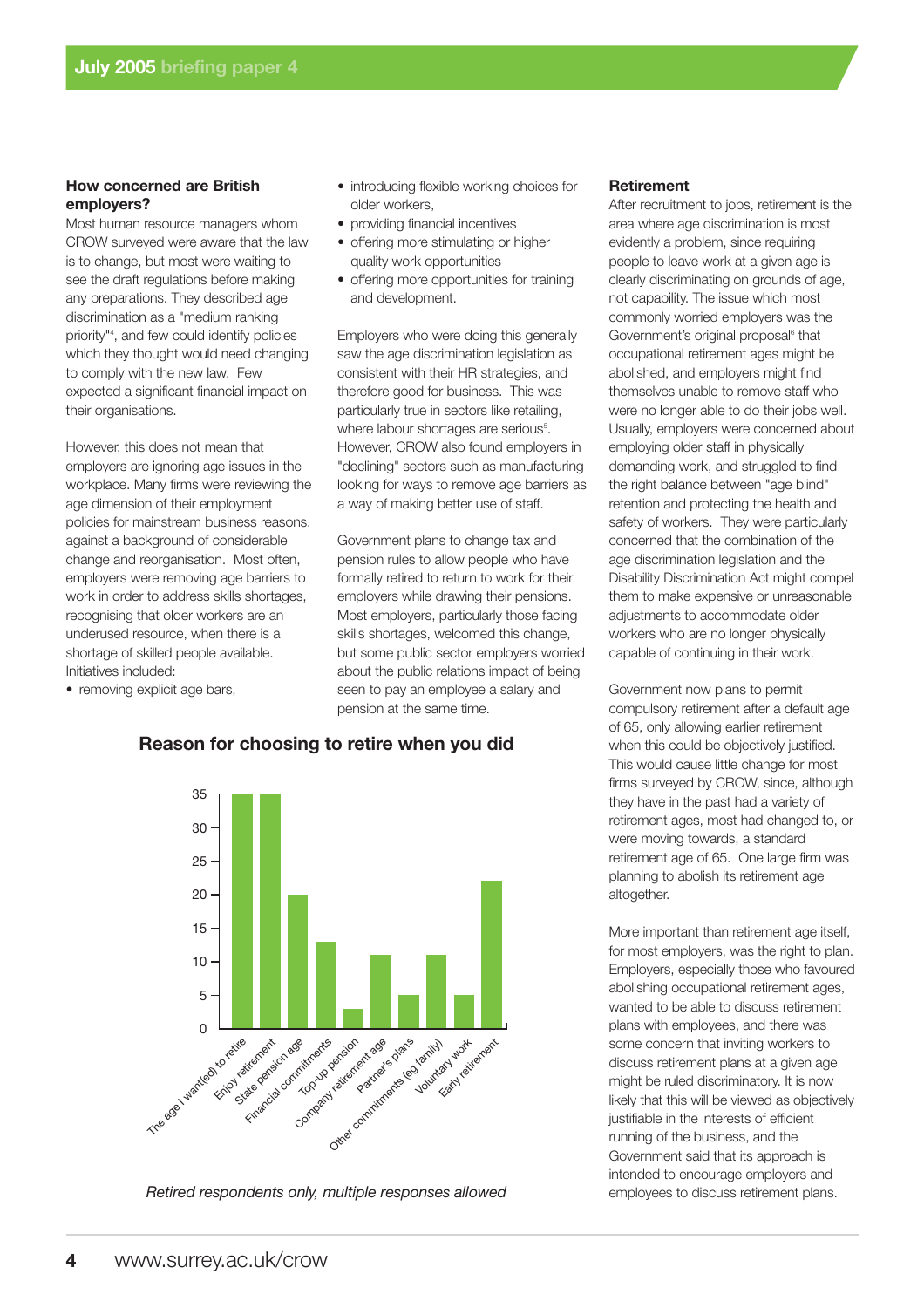Furthermore, under the new regulations, the employer will need to give six months notice to an employee whom he wishes to retire, to enable the employee to plan, or to make an application to continue working longer.

#### **Pay and benefits**

The new regulations will prohibit employers from using age as a factor for determining pay and benefits unless it can be objectively justified. Few of the employers CROW surveyed do this, and those that did were confident that they could defend the practice. One employer, for example, allowed staff who were approaching retirement to reduce their working hours at full pay, but thought this was an important part of helping workers make the transition into retirement. Another paid its under-18 staff less than equivalent colleagues, but pointed out that this was consistent with the National Minimum Wage Regulations. The Regulations provide exemptions in both of these cases.

Indirect age discrimination over pay and benefits is more common. The Work and Employment Relations Survey found that one in five employers use age as a factor for determining pay and other conditions of service like annual leave entitlements, but twice as many use length of service which is most common in the public sector. Long service awards were frequently used by employers of all sizes, but these tended to be of small value, and unlikely to lead to formal disputes.

The new regulations will allow employers to use length of service up to five years for determining pay and benefits. However any length of service provisions covering more than five years will need to meet the test of "objective justification" and proportionality.

Some of the employers surveyed imposed age bars (both lower and upper) on membership of private insurance schemes because their insurers charge more for insuring staff in certain age groups. The Government is not planning to specifically exempt private insurance benefits, but an

employer may be able to claim that the age bar is objectively justified.

One employer was planning to incorporate age into equal pay reviews in order to remove unjustified age biases in its pay awards.

#### **Working past retirement**

Under the new regulations, employers will have a duty to consider requests to stay in work beyond the company's compulsory retirement age. The employer must inform employees of this right, discuss options with the employee, and, when requests are refused, be able to demonstrate that he has considered the request seriously.

Most employers surveyed said that they would consider requests from workers who wished to continue working after normal retirement age. However, such requests were rare, and those who made them tended to want to work for a short period in order to complete a specific project or piece of work, rather than continue long term.

Large employers, particularly those in the public sector, had more formal systems

for managing working past retirement. These included flexible work options such as reducing working hours or changing job responsibilities. Older employees might be expected to undertake performance and health assessments to ensure their continued capability. Smaller employers were less likely to have formal policies, but tended to be more willing to consider requests for staying in work longer, probably because the relationships were more personal, and the match of the individual's aspiration and the firms needs easier to demonstrate, and people working after 65 tend to be concentrated in smaller firms.

In all of the firms which allowed it, working past retirement was on less secure terms and conditions, like fixed term or "zero hours" contracts, or employment on consultancy contracts. While such working patterns may be attractive to older workers who want to have more choice in their working patterns (Lissenburgh & Smeaton 2003), it has also been suggested that those who work past retirement can be vulnerable to job loss and exploitation since they enjoy fewer employment rights than colleagues. (Platman 2004)



### **How pay and benefits are determined**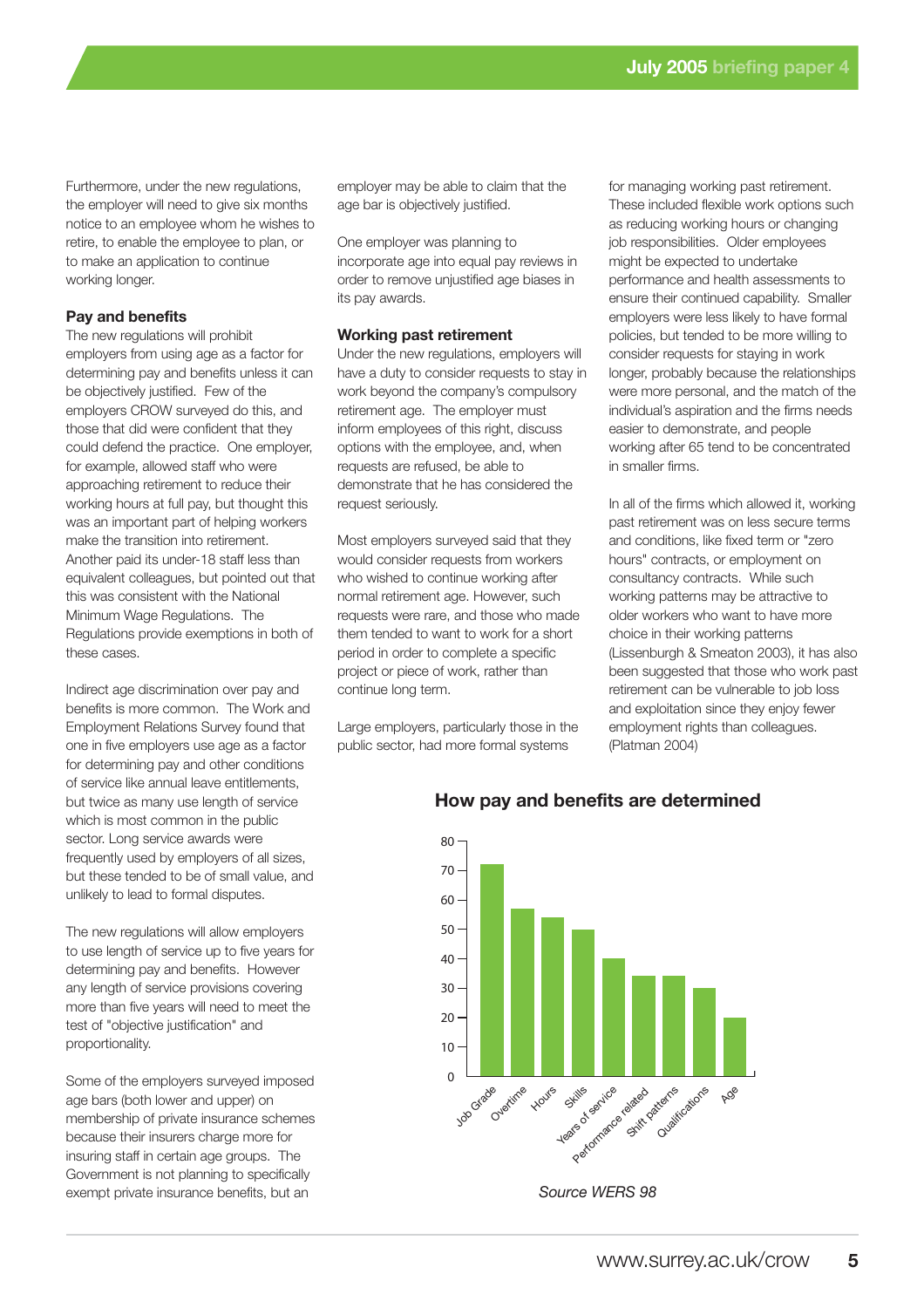The new law will make working after 65 more secure for all workers. The regulations will remove the upper age limit on unfair dismissal claims, and if an employee can prove that her/his dismissal is unfair, it will not be sufficient for the employer to claim that (s)he was "retired" or over 65. Similarly, service after the age of 65 will count for redundancy purposes. The regulations will cover not only employees, but contract workers and the self-employed as well, and workers who are employed on a freelance or consultancy basis will be protected by most parts of the regulation.

#### **Appraisal and performance management**

Fair and reliable systems for measuring the performance and development needs of staff are good management practice, but they will be particularly important once age discrimination legislation is introduced, since employers will need to demonstrate that decisions on training, development, promotion, and dismissal are objectively justified. Most of the employers surveyed by CROW had appraisal or performance management systems in place, but their application varied. HR directors felt that their systems were not always systematically applied by

line managers, and that as people approached retirement age, the processes were less rigorously applied.

Employees who are close to retirement were seen as needing less attention to their career development, and poor performance was often overlooked when retirement was in sight. In some cases it was felt that such an approach was kind to people approaching the end of their career, but it is clearly discriminatory, and an area which employers may need to review.

#### **Recruitment, career development and redundancy**

Recruitment is probably the area where age discrimination against older people is most common, and it is well established that people who find themselves out of work after the age of 50 have much greater difficulty finding jobs than younger people.

However, very few examples of explicit age bars in recruitment were cited. Usually, the reasons related to legal constraints (e.g. not hiring young people to sell alcohol or drive HGVs) or the costs of insurance. The new regulations will specifically exempt the former, but not the latter . However, an employer who does not hire someone for insurance related reasons may be able to claim that the decision was objectively justified.

The limited number of explicit age bars on recruitment shows that some progress has been made since the Government launched its Age Positive campaign when around one in six employers included explicit age bars or "preferred age ranges" in job advertisements (DWP 2001). Perhaps more importantly, HR directors were thinking about how to make the recruitment process more age-blind. Few asked for date of birth on application forms, and two were considering the introduction of competency based application forms so that young people with the right qualifications, but less experience, would not be disadvantaged.

Some employers anticipated needing to reform their graduate trainee or work experience schemes to ensure that mature students and graduates have the opportunity to take part. One employer observed that the Government's own apprenticeship programme only subsidises 18-24 year old apprentices, and could itself be considered age discriminatory.

The only explicit age bars in training observed were those in a few organisations which do not train workers who are "approaching retirement" (although there was no agreement about how long a period this might be). Most employers believed that older workers were less likely to participate in training than younger colleagues, but were unsure why. Evidence from the Labour Force Survey (Urwin 2004) suggests both that older workers are generally less likely to be offered training (perhaps because they are seen as less career-minded) and are less likely to take up training when offered. One manufacturer was concerned that some of its older workers avoided training because they wished to conceal basic skills needs from their line managers, and was working through its trade union learning representatives to identify skills needs.



# **Information included in vacancy advertising**

*Source DWP 2001*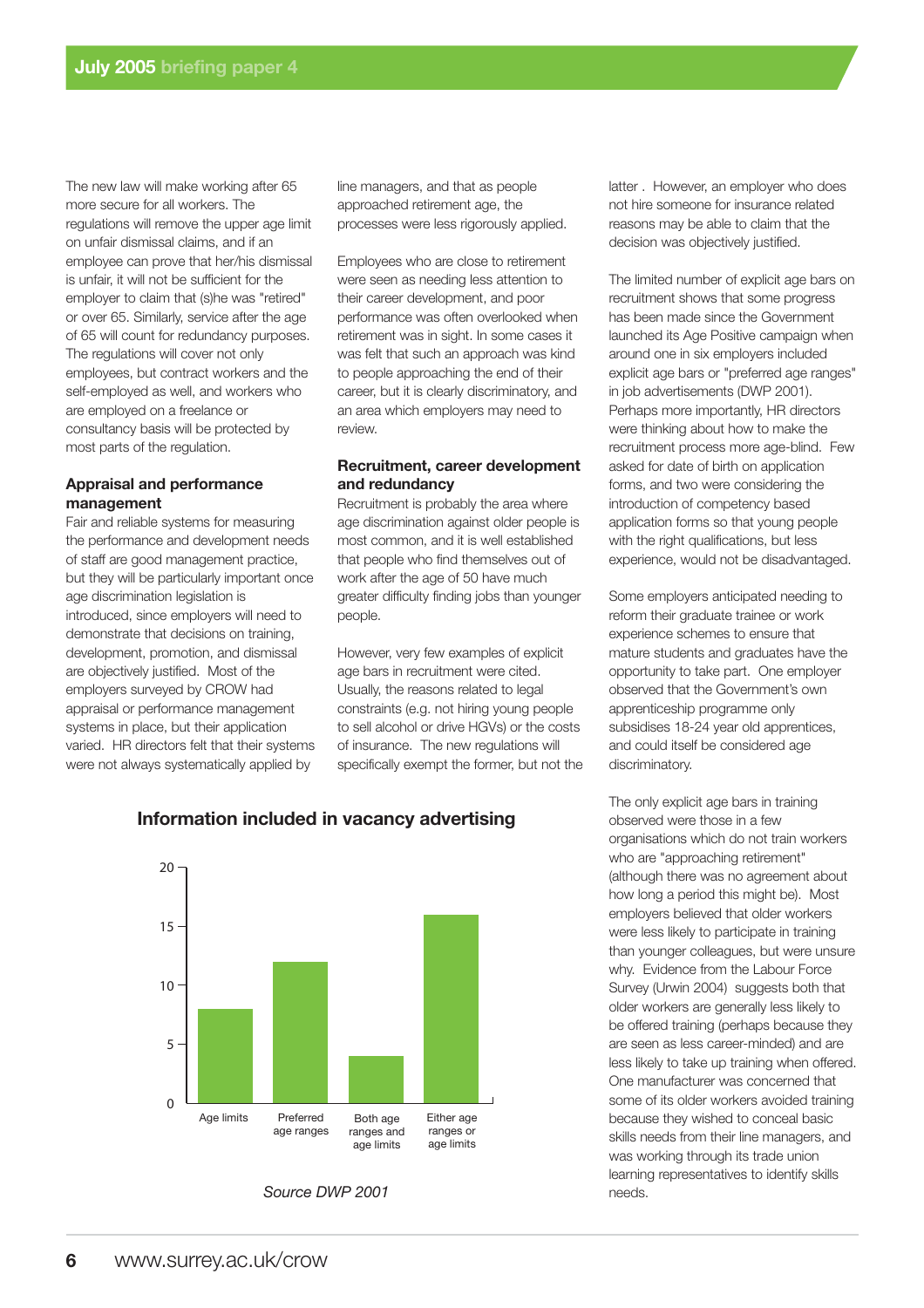Employers who offered enhanced redundancy based this benefit on length of service, and some offered enhanced pension contributions to staff who were made redundant after 50. One large employer had surveyed 25 other major corporations and found that most had operated similar schemes. This will likely remain.

#### **Flexible working**

Most people working after the age of 50 are strongly attached to work, and would like to go on working after "normal retirement age" if that work could be parttime or flexible in other ways. This pattern has now been well established by three independent studies, (CROW 2004, Employers Forum on Age 2004 and HSBC 2005). However, until now, the legal right to request flexible working has been limited to parents of children under 8, despite the fact that many people over 50 have caring responsibilities for older relatives and/or grandchildren which affect their ability to work full time.

In December, the Government proposed extending the right to request flexible working, to workers with caring responsibilities for elderly relatives, and the CROW/ survey found that most of the employers had already extended the right to request, either formally or informally, to all employees whether or not they have caring responsibilities. However, some had found it difficult to accommodate such requests, and one public sector employer said that its approach tended to be "strong on policy but weak in practice", although, where the staff shortages are severe, as in parts of the NHS, there were striking examples of imaginative practice.

Employers who offered final salary pension schemes noted that older workers tended not to request reductions in working hours as they approached retirement because they believed (usually wrongly) that this would significantly reduce their pensions once they retire<sup>7</sup>. A more justifiable concern is that a worker who wishes to move to a less demanding, and therefore less well paid, role in the final years of their career would suffer

financially in a final salary scheme, since the final salary would be lower. To address this, Government is proposing to replace the current Civil Service final salary pension scheme with one based on average lifetime earnings.

#### **Pensions**

One of the major concerns of companies was how age related disparities in pension schemes will be addressed in the legislation. The regulations will explicitly exempt most pension rules and practices from the regulations<sup>8</sup>.

Most of the private sector employers studied operated more than one pension

# Final Thoughts

CROW's research for the DTI brings a mixed message to Government as it prepares to legislate. There was evidence of employers changing their approach to age in the workplace in response to business needs and skills shortages, rather than the pending legislation. Direct forms of age discrimination seemed to be becoming rarer since the Government launched its Age Positive campaign, and innovative approaches to helping older workers stay in work longer were reported. Most human resource managers saw the change as likely to lead to improvement in management practices and hence to business benefits.

Employers in general were uncertain about the likely impact of the legislation, and on the whole were inclined to "wait and see". However, the experience of the Employers' Forum on Age, which tries to bring together leading edge practice on age discrimination is that when employers begin to address their approach to age management, they find it much more complex than they had expected. International experience also suggests that employers tend to underestimate the extent and seriousness of age discrimination, and that the numbers of age discrimination cases going through

scheme, either for different grades of staff. or because they had experienced mergers, with groups of staff arriving with protected pension rights under a previous scheme. In one case a single firm was operating 20 separate schemes. In recent years a large number of firms have closed their final salary pension schemes to new entrants, offering them defined benefit schemes instead. The result is that many firms offer defined benefits to longer serving employees, and less advantageous defined contribution pension entitlements to staff who had been recruited more recently, and who are in general younger. This will remain legal.

courts and tribunals does not reduce over time.

It is also important to note that there can be a very large gap between an organisation's formal policies at corporate level, and the practice as applied by front line managers. This was a concern expressed by HR managers, and the experience of all discrimination law is that where disputes arise it is more usually a matter of line managers not implementing, or not being aware of, the policy, than of discriminatory policy itself. This is likely to be a particular problem with age discrimination, since unfounded prejudices about age are deeply ingrained in society's attitudes, and many forms of discrimination will be thought of as natural by managers, workmates and by the victims themselves.

Until now, most employers have been waiting for the Government to publish the draft regulations. The law will be in force in October 2006, and by that time employers will need to be not merely preparing for implementation, but to have systems and procedures in place and operating. It remains to be seen whether they have left it too late.